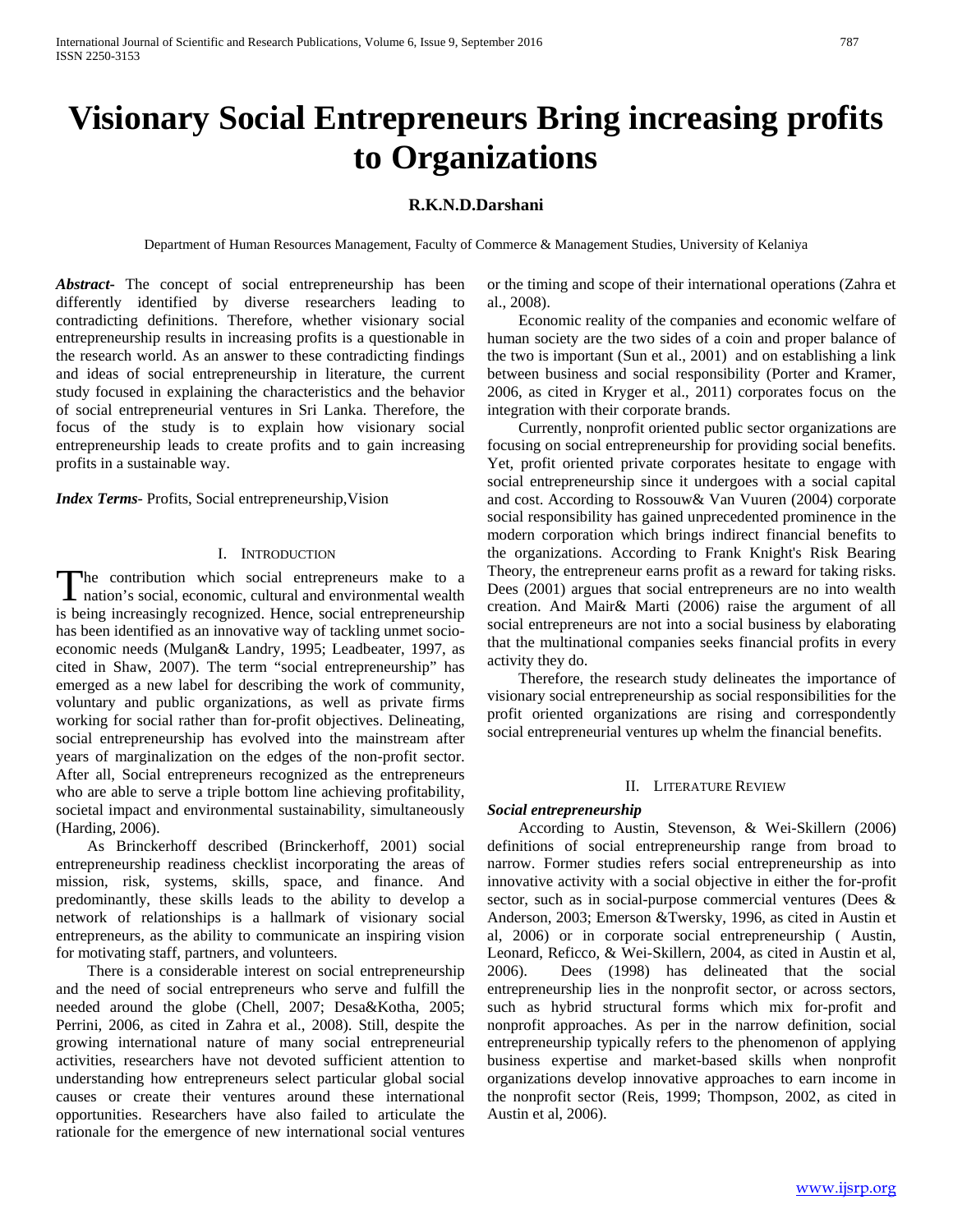Yet, most commonly social entrepreneurship defined as "entrepreneurial activity with an embedded social purpose" (Austin et al, 2006). Mainly most approaches from different authors define social entrepreneurs as entrepreneurs with a social mission (Dees 2001; Martin &Osberg 2007, as cited in Santos, 2012) and consider social entrepreneurship as entrepreneurial activity with an embedded social purpose (Austin et al., 2006). Combination of the concepts of entrepreneurship and social mission are the common concepts in definitions of social entrepreneurship (Mair& Marti 2006; Martin &Osberg, 2007). According to Haugh (2007) social entrepreneurship has also been called the simultaneous pursuit of economic, social, and environmental goals by enterprising ventures. Yet, Dees (2001) one of the approaches offers a more idealized view of social entrepreneurs as change agents in the social sector and this approach is completely contrasts with more pragmatic definitions that delineate social entrepreneurship as the generation of earned income by ventures in the pursuit of social outcomes (Boschee, 2001, as cited in Santos, 2012).

### *Social entrepreneurship; Critique*

 According to the definitions and the statements carried by the authors it is apparent that some authors have ignored the mission of social entrepreneurship as into associated economic outcomes, and meanwhile some other authors suggest that economic outcomes do form part of the mission of social entrepreneurship (Mair& Marti 2006, Zahra et al., 2009). These authors do not consider the economic mission as the primary mission of social entrepreneurship yet it as a way of economic value creation after number of empirical studies outcomes.

 Similarly, Dacin et al. (2011) delineated that there likely exists a hierarchical ordering of social and economic value creation. Confirming the arguments of these authors Dacin, Dacin& Tracey (2011) argue that social entrepreneurs balance both sets of priorities and not just a one end of achieving only a social mission. They posit that a social value creation mission does not necessarily negate nor diminish a focus on economic value. In fact, economic value is most crucial for the sustainability of social entrepreneurial ventures and the creation of social value.

 Further Dacin et al. (2011, p.1206) state that … many scholars of social entrepreneurship tend to overlook those entrepreneurs that seek to maximize both social change and profitability, including entrepreneurs who focus on the symbolic management of social values to achieve their political and/or economic objectives and entrepreneurs who destroy (proactively or inadvertently) social goods through the pursuit of profitability or other objectives. An interesting example of the unintended consequences or "dark side" of social entrepreneurship is the recent criticism by Nobel laureate MuhammedYunus, who publicly criticized organizations in the microfinance domain for marketing and privileging economic value (revenue) creation over the goal of social value creation…Further, Alvarez & Barney (2007) argues that social entrepreneurs may discover or create opportunities and launch ventures to make profits, create wealth, or balance social and economic imperatives (Elkington and Hartigan, 2008; Perrini, 2006, as cited in Zahra et al., 2008). Further, Prahalad (2006, as cited in Zahra, 2008) states that social ventures can be built by independent entrepreneurs as well

as corporations. Because profit and nonprofit seeking social ventures create jobs and develop the institutions and infrastructures needed for development, they can be the engine of economic and social development on a global scale.

 Similarly (Mair& Marti, 2006) stressed out that social entrepreneurship can occur equally well in a new organization or in an established organization and it may be labeled ''social intrapreneurship''. Like intrapreneurship in the business sector, social intrapreneurship can refer to either new venture creation or entrepreneurial process innovation. Hence, the organizational context in which social entrepreneurship occurs, it can be, i.e., newly created or established organizations, sets it apart from other more loosely structured initiatives aimed at social change, such as activist movements.

 These literature delineated from different authors confirms that social entrepreneur is also an entrepreneur with a common intention of making profits. And Frank Knight's risk bearing theory derives the relationship of risk, uncertainty, and profit which as entrepreneurial predominant features. which as entrepreneurial predominant features. (Langlois&Cosgel, 1993).

### *Social entrepreneurship- characterization and importance*

 Former, social entrepreneurship has become a mainstream after years of marginalisation on the edges of the non-profit sector. (Urban, 2008). Yet,social entrepreneurship as a practice that integrates economic and social value creation has a long heritage and a global presence.( Mair& Marti, 2006) According to Spear (2006) models of social entrepreneurship deal with (including any external support), social capital, learning, and outcomes. And it was hypothesized that social capital might be an important resource in the social economy and similarly it led to consider the formal and informal support structures in the entrepreneurial process (even including the possibility that the entrepreneurial process might be distributed outside the boundaries of the new co-operative enterprise, for example, to include public sector or social enterprise players and agencies.

 Social entrepreneurship still remains as an under-researched area with replications. (Dacin et al., 2011; Harding, 2006; Mair& Marti, 2006). The importance of social entrepreneurship as a phenomenon in social life is critical; social entrepreneurs contribute to an economy by providing an alternative business model for firms to trade commercially in an environmentally and socially sustainable way. They also provide an alternative delivery system for public services such as health, education, housing and community support (Harding, 2006, p. 10).

## *Social entrepreneurship – a new phenomenon*

 The study of Bielefeld (Bornstein, 2004; Boschee, 2006; Brinkerhoff, 2000; Dees, Emerson, & Economy, 2001, 2002; Robinson,2002; Tranquada& Pepin, 2004, as cited in Bielefeld,2009) delineates several characteristics that can be appeared in a social entrepreneurial business as per the research studies of authors. Such characteristics are: diversify funding sources; fund overhead, innovation or unpopular causes; provide long-term sustainability; take advantage of new opportunities; meet new expectations from funders who ask nonprofits to be self-sustaining; spur the desire to meet the double-bottom-line (social value and income) or the triple-bottom-line(social value, income, and environmental neutrality); create entrepreneurial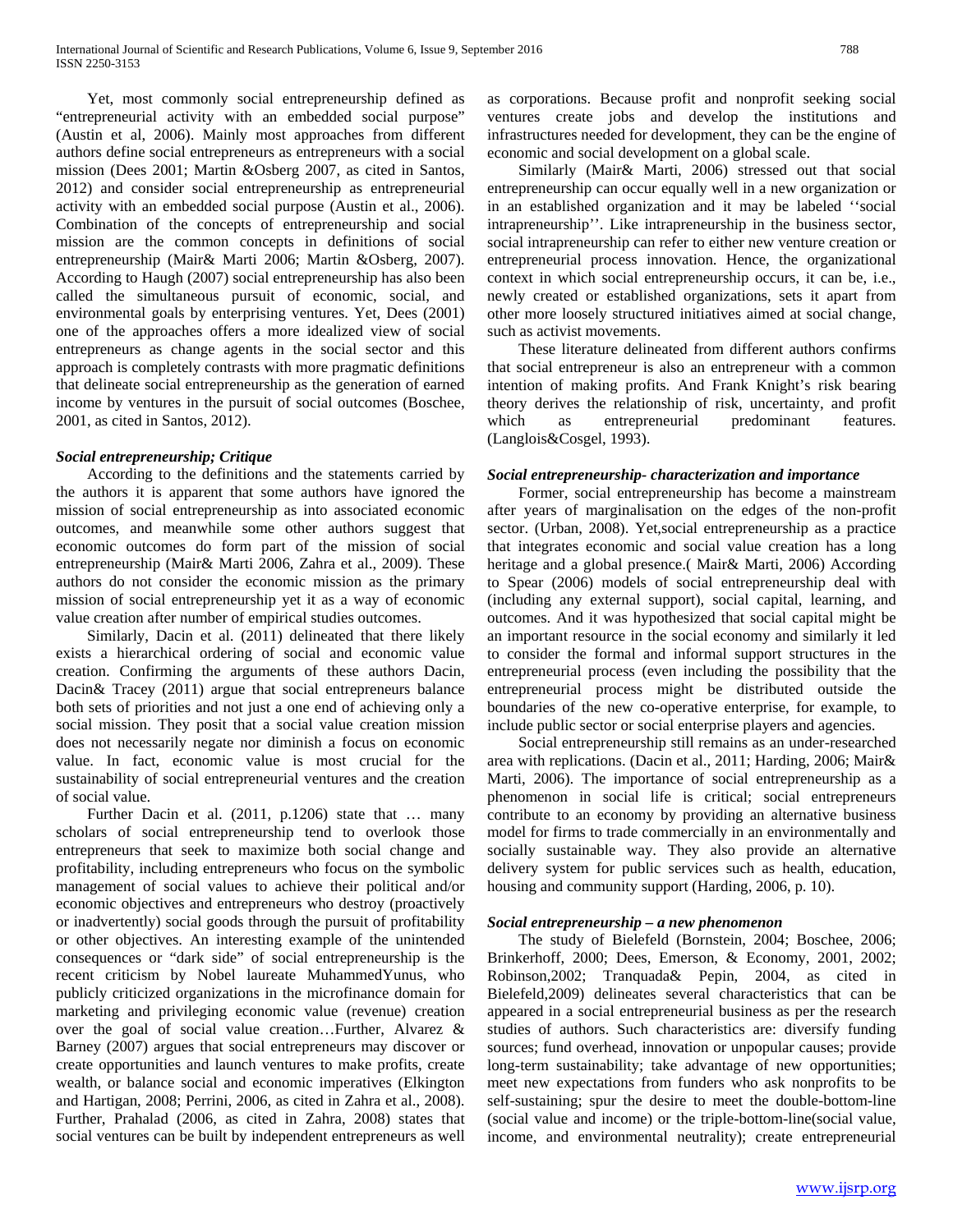spirit in the organization; show an enhanced understanding of clients( needed for commercial success); test social value; add skills and competencies to an organization and enhance an organization's profile among funders, and in the community.

 It is important to note that the concept of social entrepreneurship has been differently identified by different scholars (Dees & Elias, 1998). There, one group of researchers identifies social entrepreneurship as not-for-profit initiatives in search of alternative funding strategies, or management schemes to create social value (Austin, Stevenson, & Wei-Skiller, 2003). Another set of scholars refers social entrepreneurship as a socially responsible practice of commercial businesses engaged in cross sector partnerships (Sagawa & Segal, 2000; Waddock, 1988, as cited in Mair& Marti, 2006). And a third group of researchers understands social entrepreneurship as a means to alleviate social problems and catalyze social transformation (Alvord et al., 2004).

 Therefore, by analyzing the definitions which are established for social entrepreneurship and descriptions given for social entrepreneurship by different authors, Mair& Marti (2006) have identified three views in a social entrepreneurship. First, they view social entrepreneurship as a process of creating value by combining resources in new ways which delineates on innovation. Second, these resource combinations are intended primarily to explore and exploit opportunities to create social value by stimulating social change or meeting social needs which delineate proving a social value and seeking opportunities. And third, social entrepreneurship involves the offering of services and products but can also refer to the creation of new organizations which talks about creation of new ventures and offerings. Further they have explained that social entrepreneurship can be occurred equally well in a new organization or in an established organization.

### III. METHODOLOGY

 To seek answers to the research question and to achieve the purpose of the study, the study chose a qualitative approach as most of the social entrepreneurship and employee behavioral aspects are preferably performed through qualitative studies (Seelos&Mair, 2005; Lesabe&Nkosi, 2007).

 Designs and the case study are well-known techniques in the qualitative approach. Studies comprised multiple case studies within specific contexts which are more relevant for a exploratory approach (Lesabe&Nkosi, 2007) and the use of multiple case studies provide further insights and more details to the research study and improves the quality of the research (Yin, 2009).

 Most researches who have studied social entrepreneurship and its outcomes especially have used qualitative as well as case study approaches (Mair& Marti, 2006, Sellos&Mair, 2005) since it is harder to find social entrepreneurs than commercial entrepreneurs (Light, 2005). Hence, it was decided that the study be done with qualitative and multiple case studies for the methodology.

 According to Cavana et al. (2001) and Neuman (2011) the determination of the unit of analysis during the initial stage of research is crucial as the conceptual framework, data collection techniques and sample size all depends upon it. As such, the study selected the unit of analysis as the organization and based the study on two multiple case studies in these two organizations. Further, the study adopted a judgmental sampling technique as the population was designed to purposively select social entrepreneurs in Sri Lanka. Therefore, the researcher selected a purposive-extreme sampling method since, as stated by Palys ( 2008), if cases are of interest because they represent the purest or most clear cut instance of a phenomenon that the researcher is interested in, it is better that the researcher moves into an extreme sampling such as purposive sampling. Six employees were selected from each company among two selected companies and 2 social entrepreneurs were identified as the sample of the study leading altogether to a sample size of twenty one.

 The research study covered a sample of two leading Sri Lankan private sector enterprises which deal in social entrepreneurship. According to Haugh (2007) social entrepreneurship entails the simultaneous pursuit of economic, social and environmental goals by enterprising ventures. Further, the ventures that pursue the creation of social value deal with human rights, economic fairness, equal opportunity, freedom of expression, consumer rights, environmental protection and such (Santos, 2009). Elaborating further, Santos (2009) maintains that social entrepreneurs usually starts with small, local efforts and they often target problems that have a local expression but global relevance such as access to water, promoting small business creation, or waste management. Hence, the study sample was selected by satisfying the definitions proposed by the research and aligning with the study definitions. As stated before, organizations were selected from all private organizations which deal with social entrepreneurship and that serve people and the planet in order to raise profits for shareholders in the organization.

 Similarly, social entrepreneurship has been identified as an innovative way of tackling unmet socio-economic needs (Mulgan& Landry, 1995; Leadbeater, 1997, as cited in Shaw, 2007). Therefore, all the selected organizations served both people and the planet to raise the economic wealth/profit of the organization. Therefore, the researcher carefully examined all social enterprises which are in the private sector when selecting the most appropriate case companies for study purposes.

 The study used predominantly unstructured in-depth interviews as the data-gathering method. Information was then recorded on an audio device in order to preserve an accurate account of the interview and can be replayed for analytical purposes. In triangulating the data collected through in-depth interviews, the current study gathered data through focus group discussions and observations as well. Further, the researcher took down details during the interviews as field notes whenever necessary. Participants were informed on their right to withdraw from the study at any time before commencing the interview as well as whenever they were reluctant to respond. In addition to in-depth interviews the study collected data from observations and focus group interviews for a comprehensive analysis of data.To ensure the economic wealth of the organizations the researcher used secondary data sources.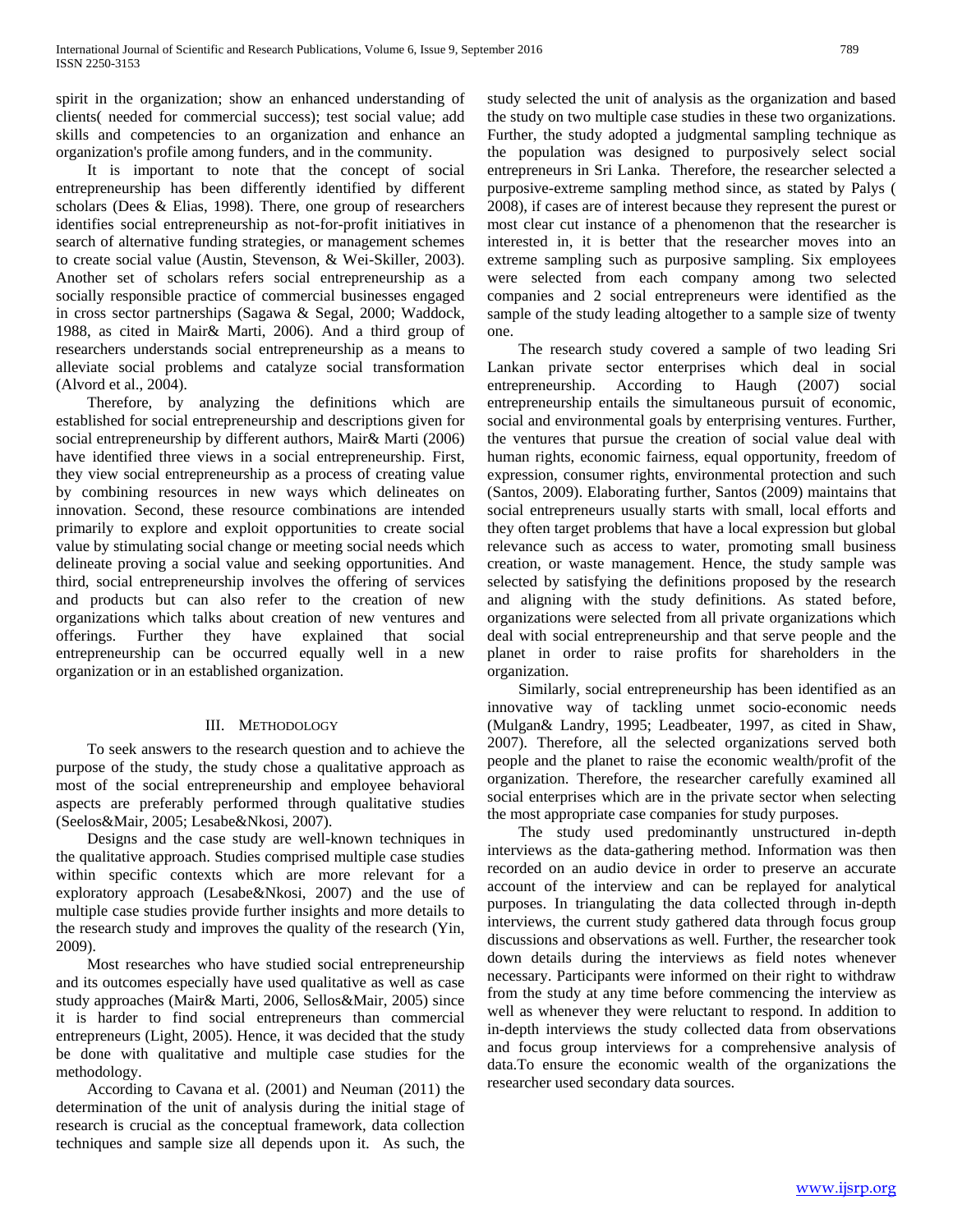# IV. RESULTS

*Case of EBE*

 Eswaran Brothers Exporters (Pvt) Ltd (as EBE from hereafter) is a company highly focused on conservation of the natural environment in order to return a better living place to every species in the country and world at large. EBE is an established company since 1943. But, the focus of being a *sustainable business* came out as a new strategy by Mr.Subramanium who is the deputy chairman in 2007 as an entrepreneurial activity.

 Mr.Subramanium who is the deputy chairman in 2007 as an entrepreneurial activity. According to Seelos&Mair (2005) social entrepreneurship is a trendy avenue to the traditional entrepreneurship and it offers all the challenges and rewards of traditional entrepreneurship, combined with the vision of changing the society or if not the world. Following the same concept in mind, the company transferred to a new avenue of going beyond the traditional business which sells traditional teas to the world. As a result, the company decided to move with an environmental friendly policy to serve better products and brand image to the direct customers who re sell tea and to grant a better living place to every living being as an entrepreneurial activity in 2007.

 Therefore, EBE initiated to reduce the carbon footprint and become the first carbon neutral tea company in the world. The company identified though the traditional tea plantations may look idyllic, they are in to monocultures that tolerate little else besides the tea bush. Therefore, EBE moved with special projects to conserve the environment through tea grown at certified organic plantations which recreates the biodiversity of a rainforest making the tea *forest garden organic*. The tea grows amongst a profusion of living organisms which keep the growing crops' impact on the environment to a bare minimum. Satisfying the three processes which is introduced by Mair& Marti (2006) which a social entrepreneurial venture should come up with, the company went through with each process successfully. As per Mair& Marti (2006) initially, EBE has created value to the environment and to the society at large by combining resources in new ways. Secondly, these resource combinations intended in primarily to explore and exploit market opportunities to create social value by meeting the social need of conservation of the environment and creating job opportunities to the villages through that. And thirdly, EBE involves with the offering of a quality services to the world by preserving the planet and offering products which went beyond the concept of *being organic*. There, the whole idea is to be the most ethical tea product in the world as a business strategy.

 Further, EBE helps to protect the rain forests in Sri Lanka. Hiniduma, in the southwest of Sri Lanka, is a mixed agricultural community surrounded by one of the island's last remaining rainforest ecosystems. EBE works with farmers in forest-edge communities along the Kanneliya Reserve buffer zone. By establishing the programme to conserve the eco system of the country along with the help of village farmers, the company is able to provide job opportunities to the poor. Together, EBE has instituted the *Hiniduma conservation carbon programme,* which will grow more endemic forest trees to protect against fragmentation and eventually reverse the process of centuries of deforestation. The entrepreneur at EBE expressed that having

environmental friendly activities have a definite social mission along with the journey of being the most sustainable tea company in the world and the most ethical tea provider in the world.

 "[…]*So the way we are try to do that becoming the most sustainable tea company in the world [is], we looked at number one, our environment, so we decided to become carbon neutral […]* 

 *"We wanted to do also something actually make difference something within Sri Lanka.[…] So we decided to setup something called "HinidumaBiolink".[…] basically with that Biolink what we are trying to do is , we are trying to help small rural tea farmers by going into their land, we study that the agriculture patterns. We help them plant trees. And we pay them to look after the trees."* (Entrepreneur, October 2015)

 Most commonly social entrepreneurship defined as "entrepreneurial activity with an embedded social purpose" (Austin et al, 2006). According Ireland et al.,(2001) entrepreneurship is a social process through which individuals and teams create wealth by bringing together unique packages of resources to exploit marketplace opportunities. Therefore, the question is whether social entrepreneurial ventures can earn profits and maximize the personal utility of shareholders since social entrepreneurial ventures are an aspect of traditional entrepreneurial ventures.

 As in literature a set of researchers argue that the underlying drive for social entrepreneurship is to create social value, rather than personal and shareholder wealth ( Zadek&Thake, 1997, as cited in Austin et al, 2006). Yet, another group of researchers argue that social entrepreneurs balance both sets of priorities and not just a one end of achieving only a social mission (Tracey, 2011).

 The predominant question is, whether the social entrepreneurial ventures can earn profits? Therefore, the current study focuses on identifying the ability of creation profits in a social entrepreneurial venture. As per the empirical data analysis, it was evident that EBE is a social entrepreneurial venture which earns profits to create economic wealth of shareholders. EBE is being profitable from many years even after the implementation of the innovated entrepreneurial process with the objective of being *most sustainable tea company in the world.* 

 As per the analysis EBE used this innovated entrepreneurial process of being a social entrepreneurial venture in order attain a business advantage. As described by the entrepreneur;

 "*You know, we make sure that we don't want to do any harm [to] the world. Looking at all, we thought that, how we can turn that [environmental protection] into a competitive advantage for us. So, we decided […] 'ok, we will turn that into a competitive advantage by making that [being environmental friendly] one of our key selling points. So we decided to become the most sustainable tea company in the world. So that's our stated aim and we are working towards that [to be environmentally sustainable]."* (Mr.Subramanium, October 2015)

 The implementation of social entrepreneurial projects led to flow more businesses in to the company. The implementation of social entrepreneurial activities made the company successful in three areas and all these three areas led to maximize the profitability of the company. As per the entrepreneur;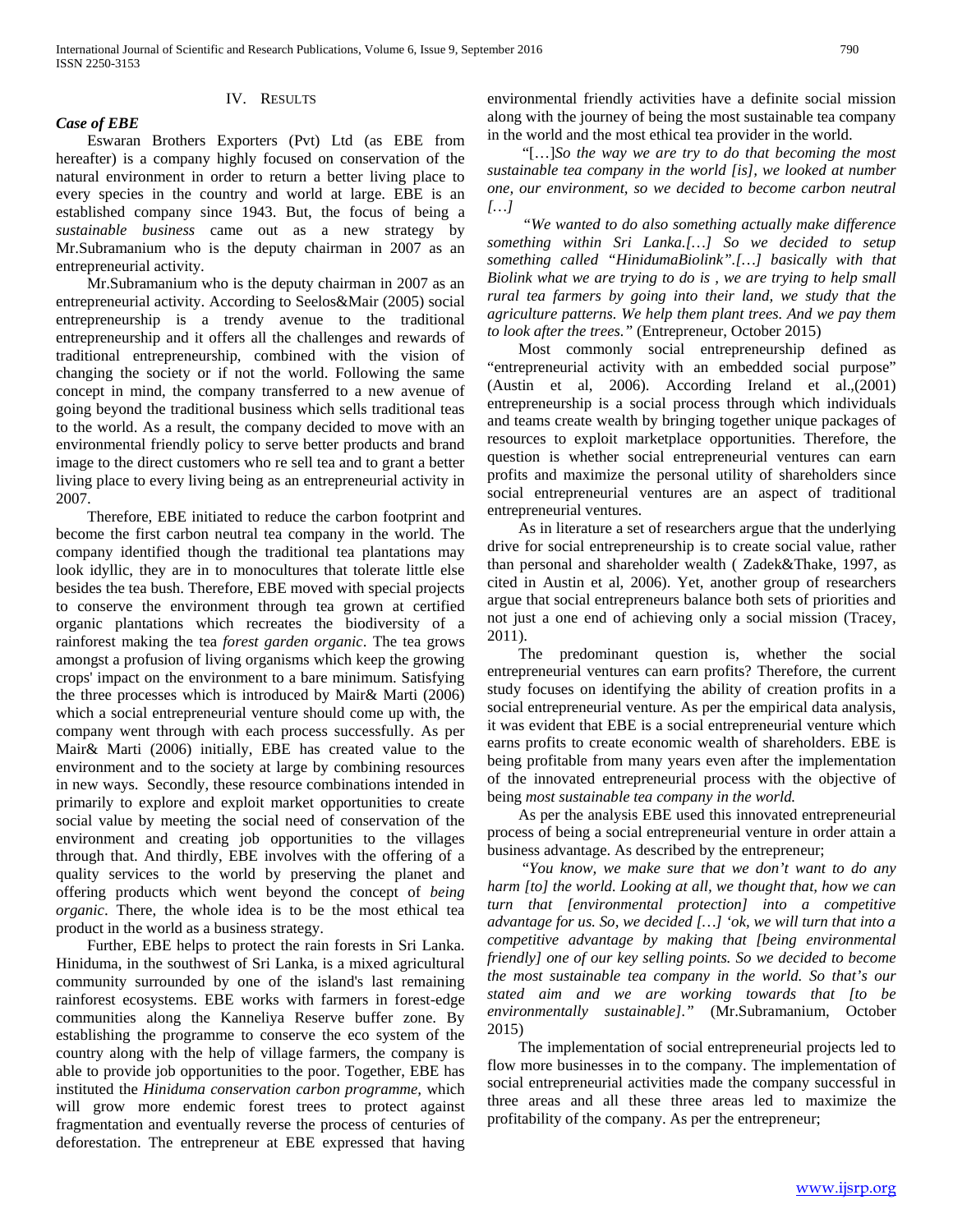"*So, the main factor is, for cost reduction, number two is employee and in customer engagement, number three is in terms of brand building. And reputation and that has translated into business for us."* (Mr.Subramanium, October 2015)

 In order to become carbon neutral and conserving the natural environment as the main social entrepreneurial activities EBE urged to take each and every single step within and outside of the company. As a result, cost reductions through all source of energy savings and through waste management the company could attain a huge mark in cost reduction to the company. Due to this innovated entrepreneurial process, the engagement of current and potential employees has been gone up. Since the company has a good reputation in the corporate world as a best employer to work with through a positive employer brand, talented potential employees could attract to the company. Employee productivity, motivation and retention of the existing employees have been upgraded congruently. A novel and giant customers creep into the organization due to the certifications awarded to the company with the implementation of social entrepreneurial processes. Moreover, EBE was able to attain a very positive brand recognition and reputation in the corporate world with the conversation of being in to a social venture. Therefore, all these enhancements directed at increasing the profitability to the company.

 The company has obtained a good brand image in the international market by providing carbon neutral products with differentiated and unique tea such as organic, herbal and green tea. Being certified as *the first carbon neutral certified tea company in the world* brings more giant customers to EBE upgrading the income and profits of the company. as described by the Logistics & Shipping manager,

 "*You know, we sell tea to the international market and not to the local market. So, with the carbon foot print and [these] kind of things [environmental friendly activities], we are having [an] advantage than others. So we have a good market share in the international market, we sell more to the international market and ultimately we are getting more money to our company*." (Mr.Seelos, October 2015)

 According to Alvarez and Barney (2007) social entrepreneurs may discover or create opportunities and launch ventures to make profits, create wealth, or balance social and economic imperatives (Elkington&Hartigan, 2008; Perrini, 2006, as cited in Zahra et al., 2008). EBE is a company which has exploited the opportunity of being eco-friendly and providing a value to the customers and to the society at large with the intention of attaining a competitive advantage over the rivals in the industry through social entrepreneurial processes. Therefore, it is evident that the implementation of innovated entrepreneurial process for being the most sustainable tea company in the world through visionary social entrepreneurship has brought more profits to EBE and EBE as a company which balances both social and profit imperatives.

### **Case - PAO**

 Pasyala Ayurveda Osu (Pvt) Ltd is in to manufacturing Ayurveda medicines with the knowledge of traditional Ayurveda families and Ayurveda medications. A clinic is attached to the company for the treatments of the patients and the clinic issues the medicines which are manufactured at the company. Treating

patients was initially commenced in 1960 as a health care providing institute by Dr.Raddalgoda who is the father of current managing director, Dr. BuddikaRaddalgoda. The health care providing institute which was initiated in 1960 was transferred in to a company with a business perspective by Dr.B.Raddalgoda in 1996.

 PAO is a social entrepreneurial venture which earns profits as per the data analysis. The mission of PAO totally directed at generating a healthy generation to the country with an embedded social purpose. Yet, the entrepreneur looked at the company in a business perspective with the concern of earning profit though the predominant aim is to serve innocent patients by filling the gap in healthcare system.

 According to Tracey (2011), social entrepreneurs balance both sets of priorities and not just a one end of achieving only a social mission. Similarly, Alvarez and Barney (2007) argue that social entrepreneurs may discover or create opportunities and launch ventures to make profits, create wealth, or balance social and economic imperatives. Yet, some other authors argue that the mission of a social entrepreneur should be to serve the society and not to earn any profits out of the venture (Zadek&Thake, 1997, as cited in Austin et al, 2006).

 Therefore, the question is PAO as a company directed with a clear social mission can earn profits to create or maximize the economic wealth of the owner? Simply, it is questionable, "whether PAO being a social entrepreneurial venture can earn profits?" and "whether PAO has initiated any strategies to earn profits out of the social venture?" as per the respondents PAO has a very good demand in the market with a competitive advantage over the rivals due to the quality of medicines and the good results of the products. The trust on Pasyala products has made the company to reach both the international and local markets with an increasing demand and flow of customers which result in high profits. As described by the Supply manager;

 "*One day, I was in a store and I checked whether our products are there. A person came there. Then he asked a medicine. Then the store keeper said several other brand names. Then that person said, "No, no. I need Pasyala medicines". Then store keeper said that Pasyala product is over by now. […] then he went away. So, we have a good demand for our products. The people demand our products due to the good results. If not he could buy any brand. That's why we are here today."* (Mr. Weerarathne, October 2015)

 PAO as a company in to social service has attained a distinguishable demand for their medicines. The respondents believe that all employee involvement with a good wish of healing a patient and each and every process directed at healing the patients has brought the success of the business. As per the respondents PAO uses precise ingredients without concerning the purchasing prices, natural tools and equipment and recipes owned to traditional Ayurveda families led the business to reach in to a financial development due to the good results which deliver to the society. As described by the Factory manager;

 "*I saw the quality of products. So, I could distribute [the medicines] all over the island. I could do that due to the high quality of the products. So, I could easily introduce our medicines to our sales agents.* (Mr.Chandrasiri, focus group 2, October 2015)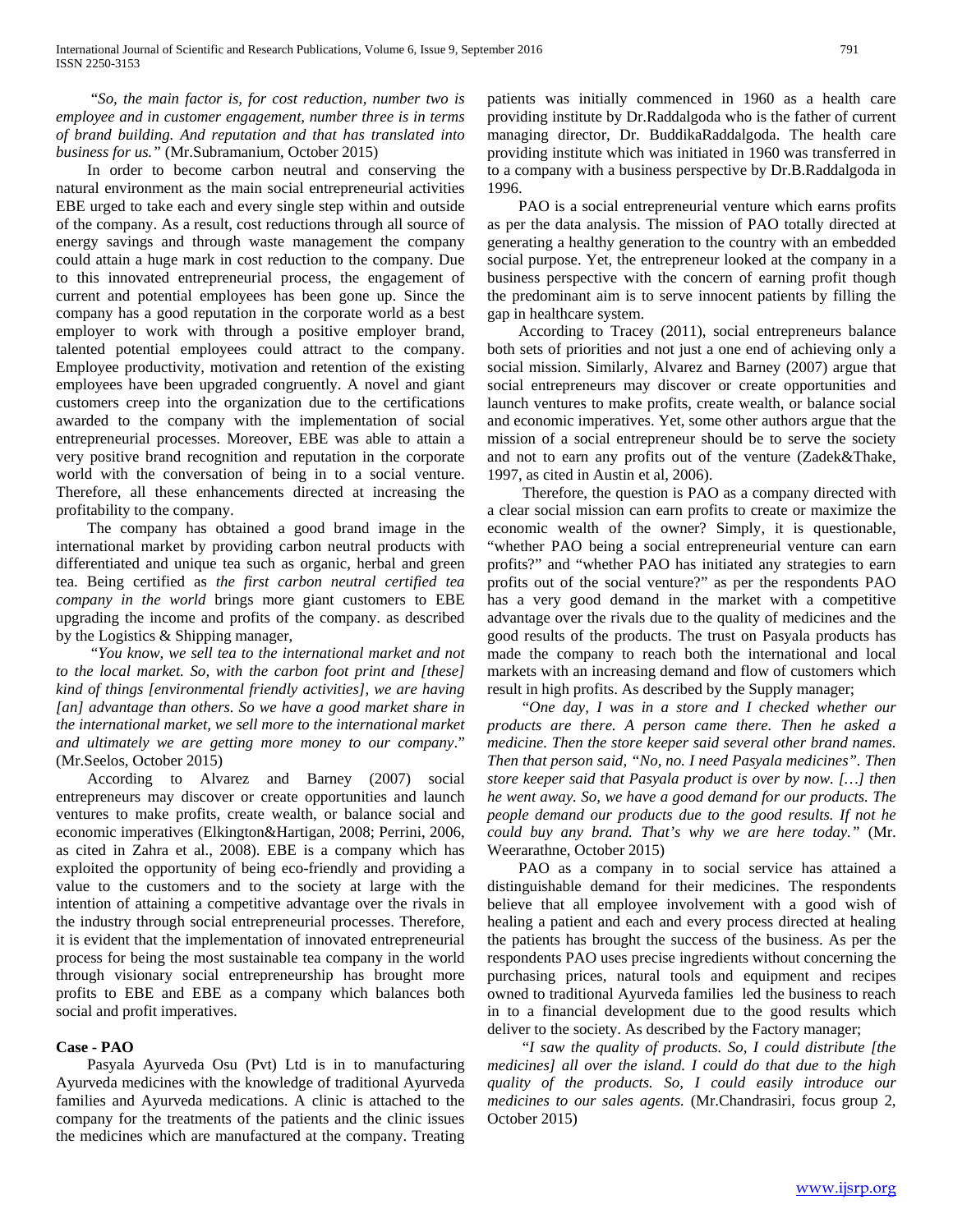Assuring the responses of respondents, the researcher observed copper vessels to manufacture different oils; wooden vats for syrups and " Arishta"; stone grinding machines; stoves uses woods; natural processes to convert gold, mercury, silver in to edible herbs; expensive herbal plants and wooden tools and equipment to conserve the quality of Ayurveda medicines which highly directed at the health of patients. (Field notes, October 2015)

 As per the studies of Alvarez & Barney (2007), social entrepreneurs seek opportunities and launch ventures to create economic wealth. Similarly, the entrepreneur at PAO identified the opportunity to serve society with a business perspective.as described by the entrepreneur;

 *"I really believe that I earn both money and merits. Therefore, I do this as a social service and as a business which earns money.[…]I need people to see this firm as a place which generates a service with a reasonable profit ."* (Dr.Raddalagoda, October 2015)

 PAO is a definite social entrepreneurial venture. Yet, the company sets targets in order to maximize profits for the company. Therefore, it is clear that social entrepreneurial practices can be used as an opportunity to launch profit oriented businesses. As described by an Area Sales manager;

 "*Company gives us a target monthly wise after discussing with the administration and the management. Then they know how much profit that they can earn and how is the expenses.[…]Then we as a team we achieve the targets somehow. Then we can be happy about thinking that we have taken our company to the destination where it wanted to be. Then we know we have given them a profit*." (Mr.Sridaran, October 2015)

 The respondents were happy to talk about the economic development that the company has gained by providing a better social service to the society. They expressed their views on daily increment of the company in every aspect. Therefore, the empirical data analysis allowed the researcher to assure that PAO as a social entrepreneurial venture earns increasing profits.

### V. DISCUSSION & CONCLUSION

 The study confirmed that both two cases are social entrepreneurial ventures which are into (in the) private sector and both ventures assured that being a social entrepreneurial venture brings a very good and increased cash flow in to the firm allowing enhancing the profitability of the company. Thus, the entrepreneurs or the shareholders could upgrade and create an increasing profitability.

 EBE was a profit oriented commercial venture as most of the private organization in early stages of EBE. Yet, EBE respondents pointed out with the approach of new owner of the company, EBE has showed an evolution with an orientation towards protecting the environment. EBE claimed that the firm serves the whole world by providing an alternative business model which is commercially in an environmentally and socially sustainable way. They also claimed that they provide an alternative delivery system for public services such as education, community support (Harding, 2006) and addressing the issues of poverty (Schuyler, 1998). EBE has done an entrepreneurial process innovation (Mair& Marti, 2006) in becoming a social

entrepreneurial venture in order to create a sustainable profit flow and to gain a competitive advantage over rival firms. EBE pointed out that the firm decided to be an entrepreneurial venture in creating a competitive advantage and due to the particular decision they have upgrade their employer branding and profitability of the firm.

 Considering the case study of PAO, the firm has initiated with a social mission of serving innocent (needy) patients. Yet, PAO claims that after identifying the lucrative business opportunity of health providing (Harding, 2006), the company decided to be built as a commercial business which earns profits and be a social care provider. Case of PAO highlights the importance of serving the country and the world at large as an entrepreneur. PAO believes that there should be a positive return to the country and to the world since businesses utilize the resources of the country. PAO predominantly as a manufacturer in Ayurveda medicines earns an increasing profit flow due to the health consciousness of people in using natural medicines.

 Though, the orientation of PAO is to serve innocent patients and to build a healthy nation PAO shows a continuous increasing profit flow. PAO believes that the altruistic motive associated with the venture (Mair& Marti, 2006) led to earn more profits since the venture is towards curing patients with quality medicines. PAO also claimed that they also provide an alternative delivery system for public services of health and community support (Harding, 2006). Thus, PAO pointed out altruistic motive to serve the society brings more customers and business opportunities to the venture leading to maximize profits or the economic wealth of the company owner.

 Both two case studies showed a positive impact of social entrepreneurship in profit making. There, IAB has initiated the venture after seeing the lucrative business opportunity of being a social entrepreneur in profit making. Though PAO has initiated the venture with a social mission the company claimed being a social entrepreneurial venture is a lucrative opportunity to initiate a business as a profit earning business. When both PAO and IAB initiated the social entrepreneurial ventures as new venture creations (Mair& Marti, 2006) EBE has identified converting the venture into a social entrepreneurial business leads to earn profits.

 Therefore, the current study suggests that social entrepreneurs discover and create opportunities and launch ventures to make profits, create wealth, or balance social and economic imperatives as argued by Alvarez and Barney (2007) (Elkington&Hartigan, 2008; Perrini, 2006, as cited in Zahra et al., 2008).

 Therefore, the current study highlights the findings which that both EBE and PAO regardless the industry that they operate in could earn profits by being a visionary social entrepreneurial venture. Therefore, current study suggests that profit oriented private organizations can use social entrepreneurial practices as a mechanism of profit earning businesses with a vision.

 As stated by Brooke (2010), Frank Knight's risk bearing theory discusses on possibility of insuring against an outcome and all the instances where entrepreneurs have subjective expectations about the future. There, the theory especially focuses at the uncertainty that an entrepreneur should bear and its recovery (Brooke, 2010). Therefore, the theory explains that entrepreneurs introduce and adapt to innovations seeking profits